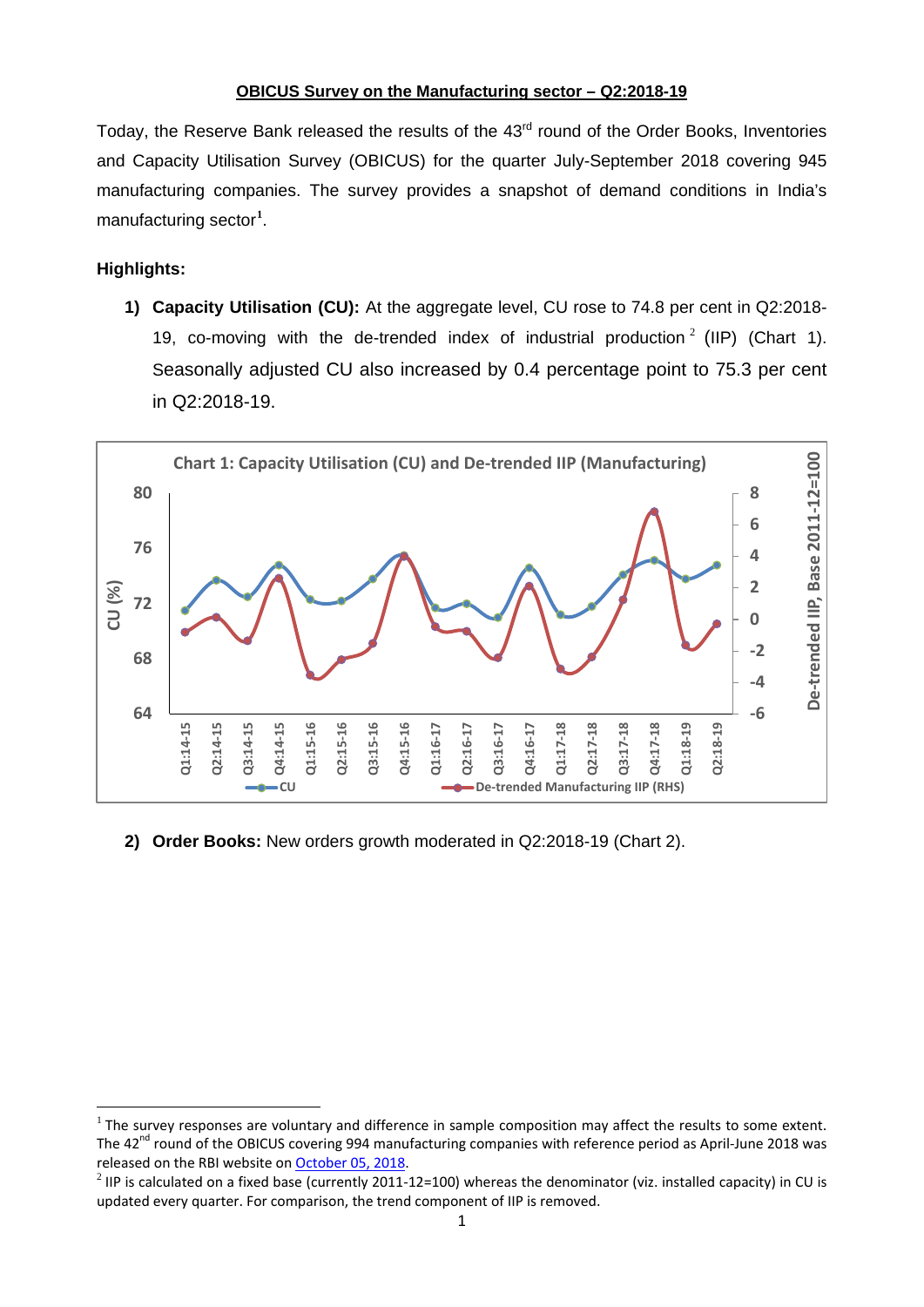

- **3) Finished Goods Inventory (FGI) to Sales Ratio:** In anticipation of higher demand in the festival season, producers might have stocked up on finished goods leading to increase in the level of FGI to sales ratio from the previous quarter, (Chart 3).
- **4) Raw Material Inventory (RMI) to Sales Ratio:** The rise in sales during Q2:2018-19 brought the RMI to Sales ratio closer to trend level (Chart 3).



[Historical time series have been made](http://rbidocs.rbi.org.in/rdocs/content/docs/OBICUSF07022019_43.xlsx) available in excel format.